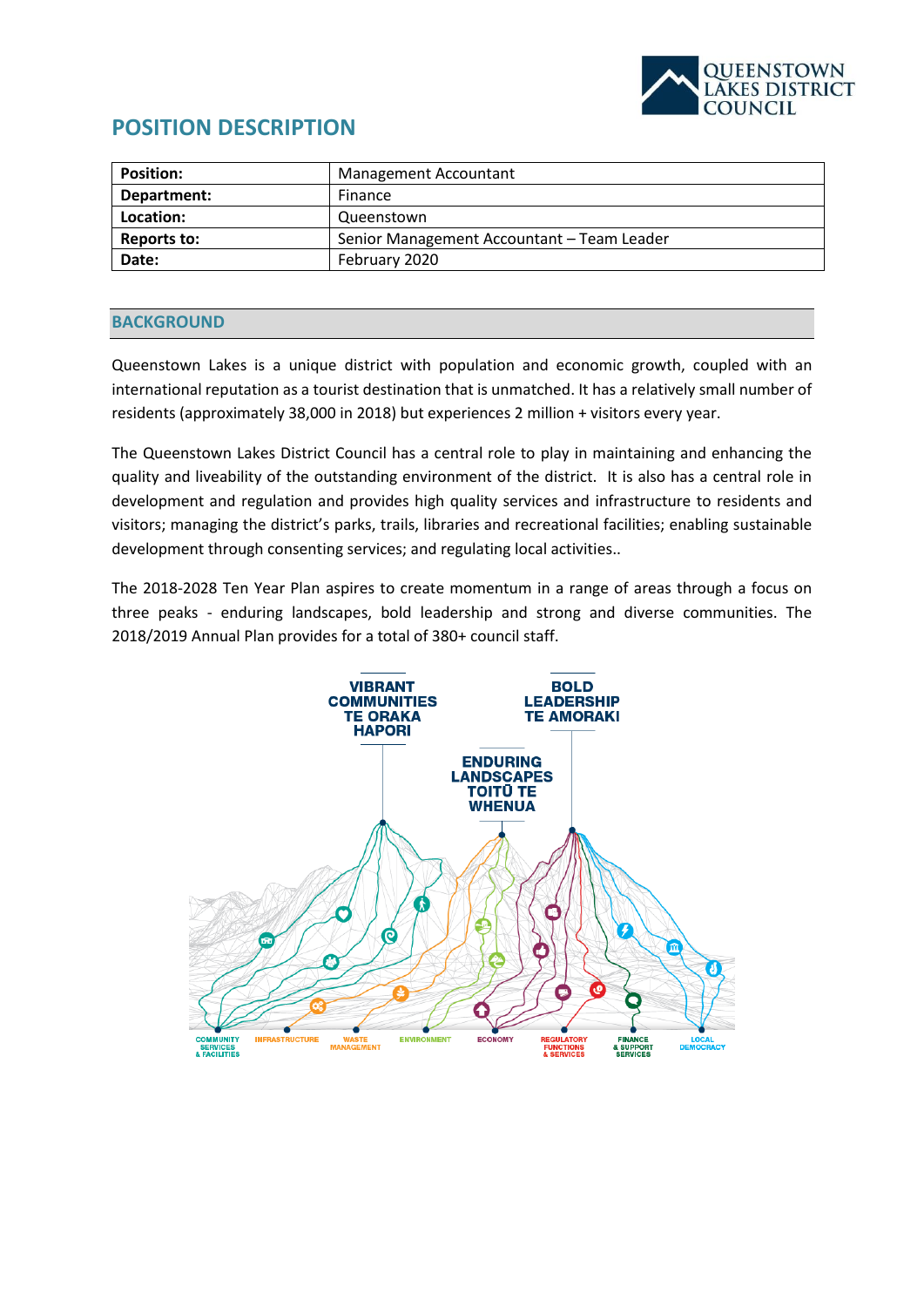

### **VISION, MISSION AND VALUES**

We're proud to be QLDC, and our culture is an important part of who we are. The vision, mission and values set out below are the foundation for our organisational culture; how and why we go about things:



#### **PURPOSE**

The Management Accountant role will provide support and financial management advice to allocated business units, providing timely and accurate financial reporting, together with financial analysis which adds value to the business unit managers understanding of the financial aspects of their operations.

The role will have a strong interaction with internal stakeholders and is instrumental in ensuring that solutions are aligned with the Annual Plan/Long Term Plan and policy decisions.

# **KEY TASKS**

#### **Operational Excellence**

- Provide forward-looking, activity-based and value-adding financial analysis with insights into QLDC's operations and business plans.
- Regularly review business unit performance against annual plans, budgets and the Long Term Plan and report on the results of the review and any variances to the Senior Management Accountant and Finance Manager.
- Work with business unit managers to prepare the financial aspects of business cases and review financial aspects of contracts.
- Work with business unit and project managers in the preparation of budgets and forecasts.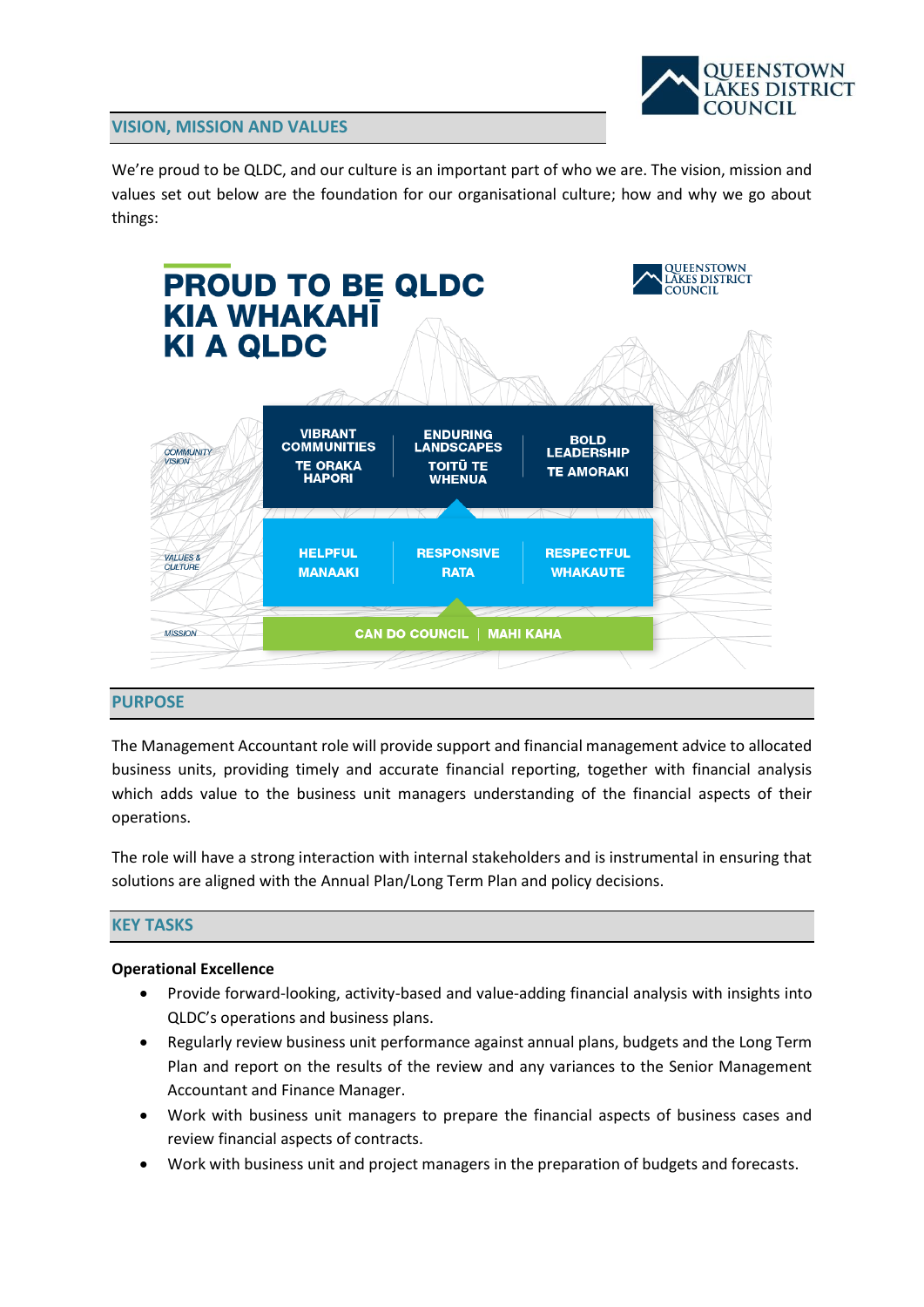

- Provide scenario planning and financial modelling as required.
- Participate actively in relevant business unit meetings, ensuring financial issues are highlighted, addressed or escalated as appropriate.
- In conjunction with the Management Accounting team, improve the overall financial acumen of business unit managers via regular training sessions and coaching to enable a greater understanding.
- Review capital project costs, provide status updates and assets tagged for capitalisations.
- Actively drive and contribute to the achievement of finance strategies and objectives.
- Work with the General Manager, Finance, Legal & Regulatory, Finance Manager and Senior Management Accountant – Team Leader in undertaking the annual budgeting process and Long Term planning process.
- Ensure a consistent customer-centric approach to all operations.
- Maintain a strong knowledge base and expertise within the speciality area of finance  $$ understand and engage with the latest thinking and maintain up to date knowledge of developments in this area.

#### **Relationship Management**

- Establish ongoing dialogues with internal customers ensuring delivery satisfaction and valueadded service.
- Cultivate a professional and positive image for QLDC.

## **Corporate Responsibilities**

- Build commitment to QLDC's vision, values and services.
- Willingly undertake any duty required within the context of the position.
- Being aware of responsibility for Manage own personal health and safety and takes appropriate action to deal with workplace hazards, accidents and incidents. Compliance and self-responsibility.
- Support HS&W culture familiarity with relevant policies/procedures.
- Comply with all legislative requirements.
- Adhere to QLDC's Code of Conduct.

### **KEY RELATIONSHIPS**

#### **Internal:**

- Mayor and Councillors
- Chief Executive
- Management Accountant team
- Finance Manager
- General Managers
- Budget Managers
- Project Managers
- Finance team

#### **External:**

• Contractors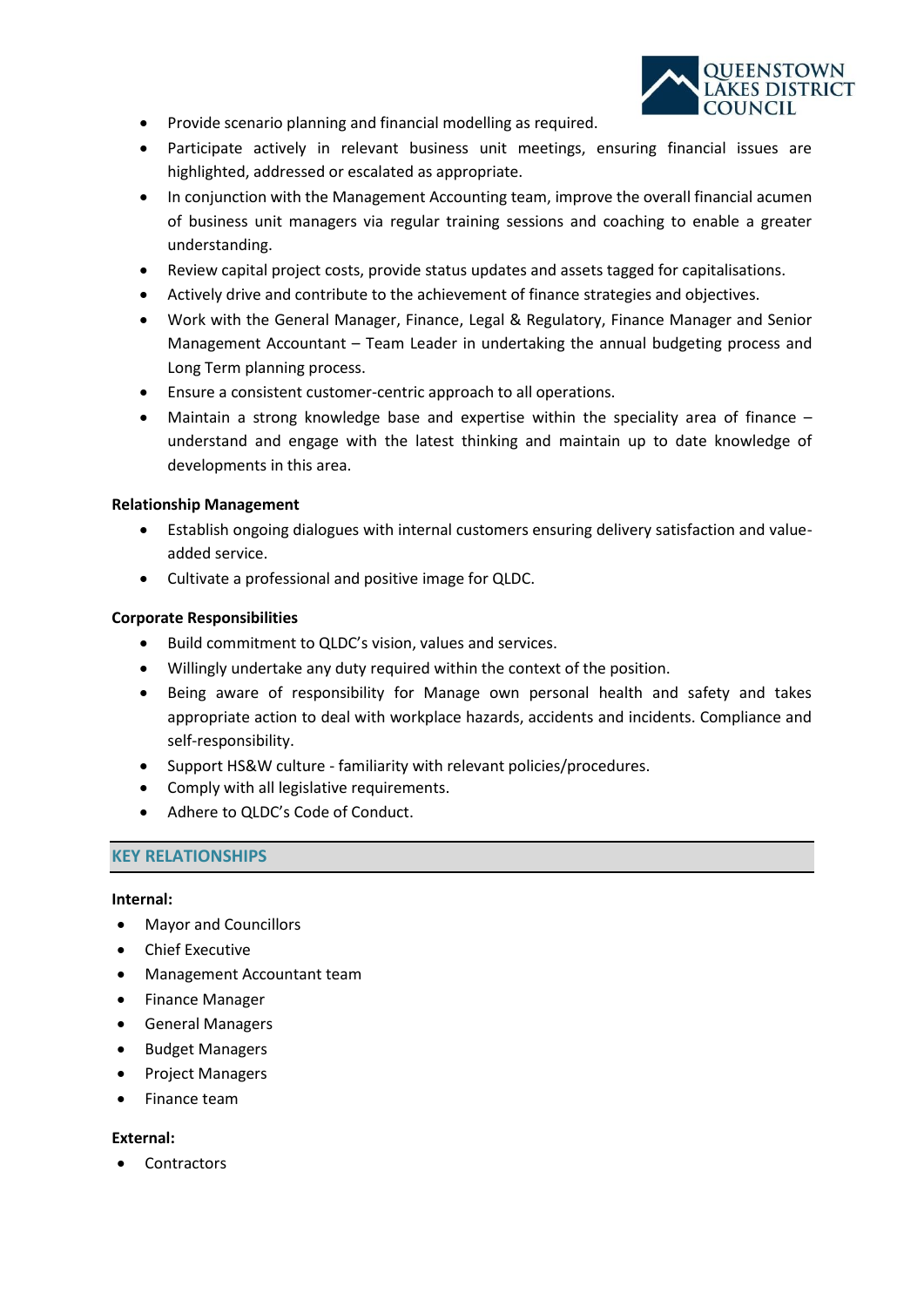

• Other Councils and financial professionals

# **ACCOUNTABILITIES AND DELEGATIONS**

#### Financial Authority

• *No financial delegations*

#### Staff Authority

• *No staff management responsibility*

#### **PERSON SPECIFICATION**

#### Education

- Tertiary degree qualification in accounting.
- Chartered Accountant, member of the New Zealand Institute of Chartered Accountants or equivalent qualification.

#### Experience

- Proven experience (5 + years) in a management accounting role.
- Proven experience in a commercial accounting environment with exposure to business planning processes. Experience in capital intensive industries would be desirable.
- Demonstrated practical experience in the application of activity-based costing and project accounting.

#### General

- Proven spread-sheeting and modelling skills.
- Proven track record of developing and maintaining relationships across a broad range of sectors at a senior level.
- Highly motivated, achievement-oriented and innovative professional.

#### **COMPETENCIES**

Core competencies for all employees of QLDC:

| Customer focus         | Is dedicated to meeting the expectations and requirements of      |
|------------------------|-------------------------------------------------------------------|
|                        | internal and external customers; Gets first hand customer         |
|                        | information and uses it for improvements in products and          |
|                        | services; Acts with customers in mind; establishes and            |
|                        | maintains effective relationships with customers and gains their  |
|                        | trust and respect.                                                |
| <b>Action Oriented</b> | Enjoys working hard; is action oriented and full of energy for    |
|                        | the things he/she sees as challenging; not fearful of acting with |
|                        | a minimum of planning; seizes more opportunities than others.     |
| Drive for results      | Can be counted on to exceed goals successfully; is constantly     |
|                        | and consistently one of the top performers; very bottom line      |
|                        | oriented; steadfastly pushes self and others for results.         |